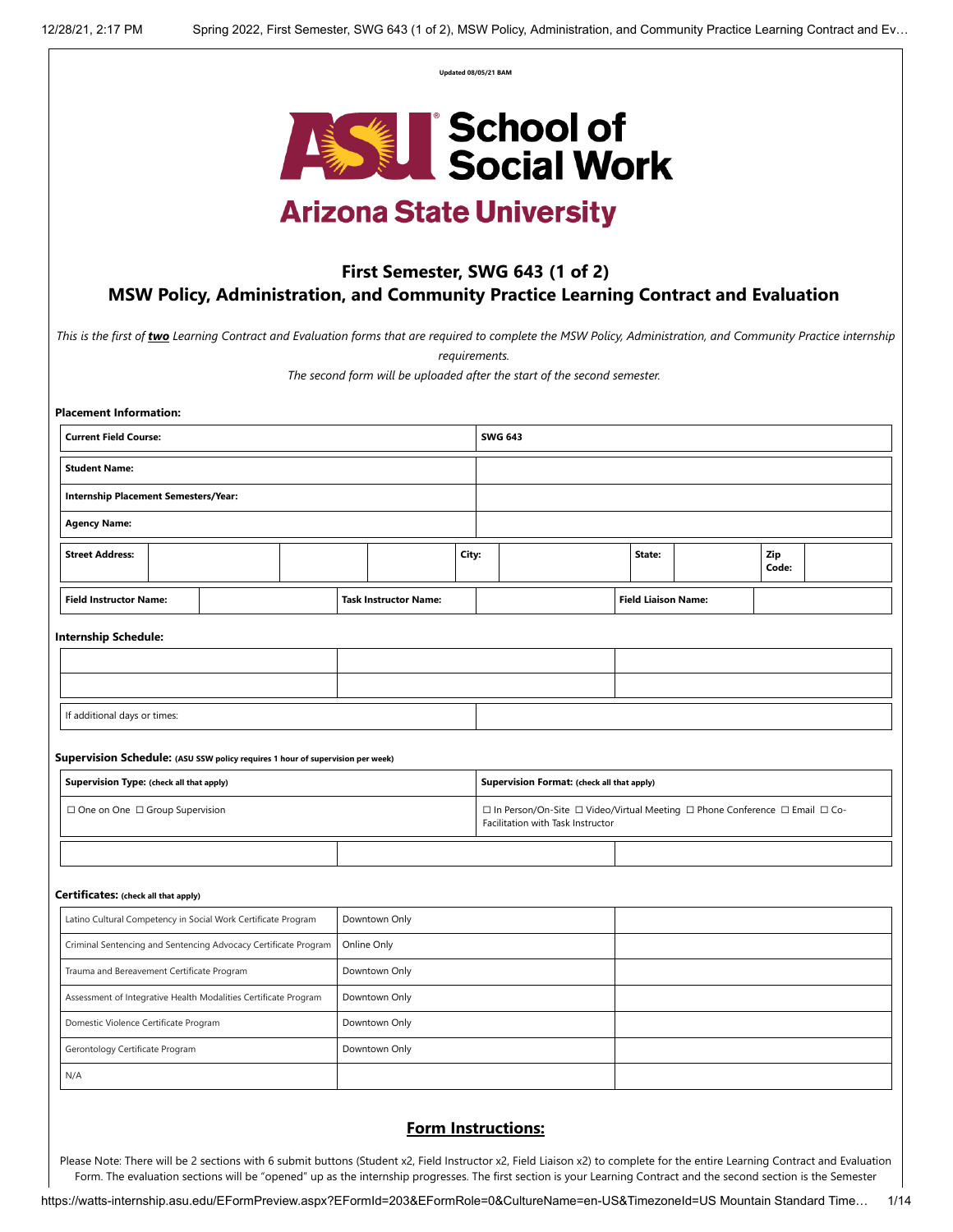Evaluation (see Field Calendar for due dates).

It is imperative that the form is completed **IN ORDER** and all parties follow their specific directions below to avoid errors and delays in submissions.

| <b>Order to Follow:</b> | <b>Learning Contract Instructions:</b>                                                                                                                                                                                                                                                                                                                                                                                                                                                                                                                                                                                                                                                                                                                                                                                                                                                                                                                                                                                                                                                                                                                                                                              | <b>Order to Follow:</b> | <b>Semester Evaluation Instructions:</b>                                                                                                                                                                                                                                                                                                                                                                                                                                                                                                                                                                                                                                                                                                                                                                                                                                                                                                                                                                                                                                                                                                                                                                                                                                                                          |
|-------------------------|---------------------------------------------------------------------------------------------------------------------------------------------------------------------------------------------------------------------------------------------------------------------------------------------------------------------------------------------------------------------------------------------------------------------------------------------------------------------------------------------------------------------------------------------------------------------------------------------------------------------------------------------------------------------------------------------------------------------------------------------------------------------------------------------------------------------------------------------------------------------------------------------------------------------------------------------------------------------------------------------------------------------------------------------------------------------------------------------------------------------------------------------------------------------------------------------------------------------|-------------------------|-------------------------------------------------------------------------------------------------------------------------------------------------------------------------------------------------------------------------------------------------------------------------------------------------------------------------------------------------------------------------------------------------------------------------------------------------------------------------------------------------------------------------------------------------------------------------------------------------------------------------------------------------------------------------------------------------------------------------------------------------------------------------------------------------------------------------------------------------------------------------------------------------------------------------------------------------------------------------------------------------------------------------------------------------------------------------------------------------------------------------------------------------------------------------------------------------------------------------------------------------------------------------------------------------------------------|
| Step 1:                 | <b>Student:</b> At the beginning of the field placement internship, the<br>student, with assistance from the Field Instructor, reviews, and drafts<br>the form. Field Instructors will use the learning activities to evaluate the<br>student's mastery of each learning core competencies at the end of<br>each semester.<br>For each activity, the student must set a <b>target completion date</b> .<br>Target dates need to be unique to the learning activity and span both<br>semesters of the internship. Please note: if an activity or project is set<br>to span both semesters, plan to copy and paste the target date into<br>the second semester form.<br>For each activity, the student must select a target semester. Please<br>note: for long-term projects, please select "First and Second Semester."<br>Click the <b>SAVE DRAFT</b> button at the bottom of the form periodically to<br>save your work.<br><b>DO NOT</b> click the Student Learning Contract Submit button at the<br>bottom of the form to forward the Learning Contract to your Field<br>Instructor until <b>AFTER</b> the Initial Field Liaison Meeting is completed<br>with the Field Liaison and they have reviewed the form. | Step 1:                 | <b>Field Instructor:</b> At the end of the semester, rate your intern for<br>each learning activity using the rating scale listed below. First<br>semester students should be routinely (50%) demonstrating<br>expectations. Please provide comments in the comment box below<br>each competency. The comments should provide justification<br>and/or support the scores.<br>Please note: this evaluation form follows the same learning objectives<br>as outlined in the student's Learning Contract. Be sure to evaluate the<br>student's performance and progress towards competency within the<br>context of the evaluation criteria found in the Learning Contract.<br>For each activity, if target date is "First Semester," activities are scored<br>based on exposure and progress.<br>For each activity, if target date is "Second Semester," activities are<br>scored based on partial completion and progression from first<br>semester.<br>N/As should be used only in the case the student has had zero<br>exposure or opportunity to that specific activity.<br>A score of "5" indicates a student has fully mastered a skill and does<br>not allow the student to demonstrate improvement in the second<br>semester.<br><b>DO NOT</b> click the Field Instructor Semester Evaluation Submit button |
|                         |                                                                                                                                                                                                                                                                                                                                                                                                                                                                                                                                                                                                                                                                                                                                                                                                                                                                                                                                                                                                                                                                                                                                                                                                                     |                         | at the bottom of the form to forward the form to the Student<br>until <b>AFTER</b> the End of the Semester Meeting is completed with the<br>Field Liaison and they have reviewed the form.                                                                                                                                                                                                                                                                                                                                                                                                                                                                                                                                                                                                                                                                                                                                                                                                                                                                                                                                                                                                                                                                                                                        |
| Step 2:                 | Field Instructor: Work with the student to help draft additional<br>activities, identify target dates, and target semester for each<br>competency.                                                                                                                                                                                                                                                                                                                                                                                                                                                                                                                                                                                                                                                                                                                                                                                                                                                                                                                                                                                                                                                                  | Step 2:                 | <b>Student:</b> After your Field Instructor has filled out the evaluation,<br>review the form. Please provide comments in the comment box below<br>each competency.                                                                                                                                                                                                                                                                                                                                                                                                                                                                                                                                                                                                                                                                                                                                                                                                                                                                                                                                                                                                                                                                                                                                               |
|                         | Click the SAVE DRAFT button at the bottom of the form periodically to<br>save your work.                                                                                                                                                                                                                                                                                                                                                                                                                                                                                                                                                                                                                                                                                                                                                                                                                                                                                                                                                                                                                                                                                                                            |                         | Click the SAVE DRAFT button at the bottom of the form periodically to<br>save your work.                                                                                                                                                                                                                                                                                                                                                                                                                                                                                                                                                                                                                                                                                                                                                                                                                                                                                                                                                                                                                                                                                                                                                                                                                          |
|                         | <b>DO NOT</b> click the Field Instructor Learning Contract Submit button at<br>the bottom of the form to forward the form to the Field Liaison<br>until <b>AFTER</b> the Initial Field Liaison Meeting is completed with the Field<br>Liaison and they have reviewed the form.                                                                                                                                                                                                                                                                                                                                                                                                                                                                                                                                                                                                                                                                                                                                                                                                                                                                                                                                      |                         | <b>DO NOT</b> click the Student Semester Evaluation Submit button at the<br>bottom of the form to forward the form to your Field Liaison<br>until <b>AFTER</b> the End of the Semester Meeting is completed with the<br>Field Liaison and they have reviewed the form.                                                                                                                                                                                                                                                                                                                                                                                                                                                                                                                                                                                                                                                                                                                                                                                                                                                                                                                                                                                                                                            |
| Step 3:                 | <b>Field Liaison:</b> Review the drafted Learning Contract and prepare<br>notes for the Initial Field Liaison Meeting. After any needed revisions<br>are made, ask both the Field Instructor and student to submit the final<br>version of the Learning Contract by clicking their prospective Learning<br>Contract Submit buttons.<br>Click the Field Liaison Learning Contract Submit button at the bottom<br>of the form to finalize the form.                                                                                                                                                                                                                                                                                                                                                                                                                                                                                                                                                                                                                                                                                                                                                                   | Step 3:                 | <b>Field Liaison:</b> Review the drafted evaluation and grade<br>recommendation to prepare notes for the End of the Semester<br>Meeting. After any needed revisions are made, ask both the Field<br>Instructor and student to submit the final version of the Semester<br>Evaluation by clicking their prospective Semester Evaluation Submit<br>buttons.<br>Click the Field Liaison Semester Evaluation Submit button at the                                                                                                                                                                                                                                                                                                                                                                                                                                                                                                                                                                                                                                                                                                                                                                                                                                                                                     |
|                         |                                                                                                                                                                                                                                                                                                                                                                                                                                                                                                                                                                                                                                                                                                                                                                                                                                                                                                                                                                                                                                                                                                                                                                                                                     |                         | bottom of the form to finalize the form.<br>Taking into consideration all internship requirements and<br>documentation, award the grade.                                                                                                                                                                                                                                                                                                                                                                                                                                                                                                                                                                                                                                                                                                                                                                                                                                                                                                                                                                                                                                                                                                                                                                          |

**Rating Scale:**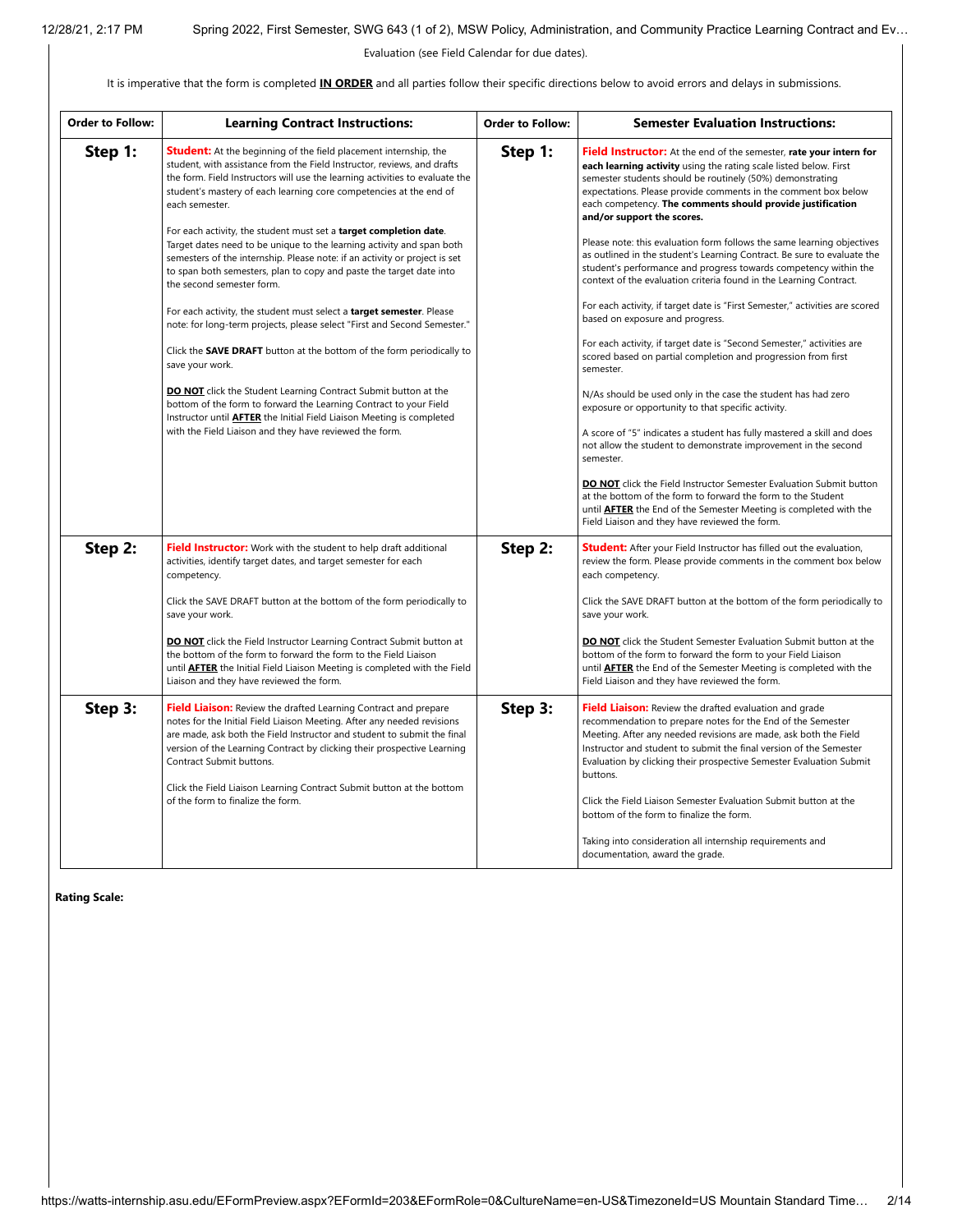| <b>Level of Mastery</b> | <b>Description</b>                                                                                                                                                                                                                                                                                                                                                                                                                                                         |  |  |  |  |
|-------------------------|----------------------------------------------------------------------------------------------------------------------------------------------------------------------------------------------------------------------------------------------------------------------------------------------------------------------------------------------------------------------------------------------------------------------------------------------------------------------------|--|--|--|--|
|                         | Fails to Meet Expectations: Offers no evidence of engagement with practice experience.<br>Suggestions for comments to describe student performance - Does not show up when scheduled; does not engage in agency milieu, activities, or tasks; does not participate in<br>events selected to achieve the course objectives.                                                                                                                                                 |  |  |  |  |
|                         | Occasionally Demonstrates Expectations (less than 50%): Needs improvement.<br>Suggestions for comments to describe student performance - Demonstrates the following: Shows up as scheduled, engaged with agency milieu and in some activities, tasks or<br>events selected to achieve the course objectives; participates in learning experiences but does not show mastery of skills. Working on achieving skills that will lead to achieving<br>course objectives.       |  |  |  |  |
| 3                       | Routinely (50%+) Demonstrates Expectations: Performs at competent level.<br>Suggestions for comments to describe student performance - Demonstrates the following: Understanding of overarching professional competencies; demonstrates commitment<br>to developing practice behavior; performs tasks, or other events selected to achieve course objectives as expected, able to work independently on some activities or tasks.                                          |  |  |  |  |
| 4                       | Consistently Meets Expectations (75%+): Performs at competent level on most/all tasks.<br>Suggestions for comments to describe student performance - Demonstrates the following: Ability to practice at professional level; demonstrates commitment to developing<br>practice behavior; evidence emerging of mastery in activities, tasks; ability to work independently with clients or some of the activities, tasks or events selected to achieve<br>course objectives. |  |  |  |  |
| 5                       | <b>Exceeds Expectations (90%+):</b> Performs above level on most tasks.<br>Suggestions for comments to describe student performance - Demonstrates the following: Knowledge of and use of professional ethics and behaviors in all work; extends this<br>behavior to other activities throughout the practice experience. Mastery of skills in more than half of activities, tasks or other events selected to achieve course objectives.                                  |  |  |  |  |

#### **Educational Policy Accreditation Standards (EPAS):**

Competency-based education is an outcomes-oriented approach to curriculum design. The goal of the outcomes approach is to ensure that students are able to demonstrate the mastery of integration and application of the competencies in practice. In EPAS, social work practice competence consists of nine interrelated competencies and practice behaviors that are comprised of learning activities. The nine core competencies and one professional growth and development activity are listed below followed by a description of characteristic knowledge, values, skills, cognitive/affective processes (listed as Activities To Evaluate Student Mastery of EPAS) and the resulting practice behaviors that may be used to operationalize the curriculum and assessment methods*.*

Website: NASW 2015 CSWE Educational Policy and Accreditation Standards (CSWE EPAS): [https://www.cswe.org/Accreditation/Standards-and-Policies/2015-EPAS\](https://www.cswe.org/Accreditation/Standards-and-Policies/2015-EPAS/)

#### **Core Competencies & Descriptions:**

#### **1. DemonstrateEthicalandProfessionalBehavior**

Build skills in ethical practice, values identification, professional behavior, utilization of supervision, and technology.

#### **2. Engage Diversity and Difference in Practice**

Build skills in understanding how diversity shapes human experience and identity, understanding and identifying forms of oppression and how they may marginalize, alienate, or create privilege and power.

#### **3. AdvanceHumanRightsandSocial,Economic,andEnvironmental Justice**

Build skills in gaining knowledge about theories of human need and social justice, and strategies to promote social and economic justice, eliminate barriers to services, and advance human rights.

#### **4. EngageinPractice-informedResearchandResearch-informedPractice**

Build skills of critical thinking through use of practice experience to inform research and evaluation of research-informed practices.

#### **5. Engage in Policy Practice**

Build skills in understanding the role of policy in service delivery, and the role of practice in policy development.

#### **6. Engage with Individuals, Families, Groups, Organizations, and Communities**

Build skills in understanding and applying strategies to engage diverse clients and constituencies using knowledge of human behavior and social environment to advance practice effectiveness.

#### **7. Assess Individuals, Families, Groups, Organizations, and Communities**

Build skills in understanding and applying methods of assessment with diverse clients and constituencies to advance practice effectiveness.

**8. Intervene with Individuals, Families, Groups, Organizations, and Communities**

Build skills in understanding and applying methods of identifying, analyzing, and implementing evidence-informed interventions to achieve client and constituency goals.

#### **9. Evaluate Practice with Individuals, Families, Groups, Organizations, and Communities**

Build skills in understanding and applying qualitative and quantitative methods for evaluating outcomes to advance practice, policy and service delivery effectiveness.

#### **10. Professional Growth and Development**

Build skills in developing strategies for self-care and gaining knowledge about the Social Work profession, including licensing.

#### **Competency 1: Demonstrate Ethical and Professional Behavior**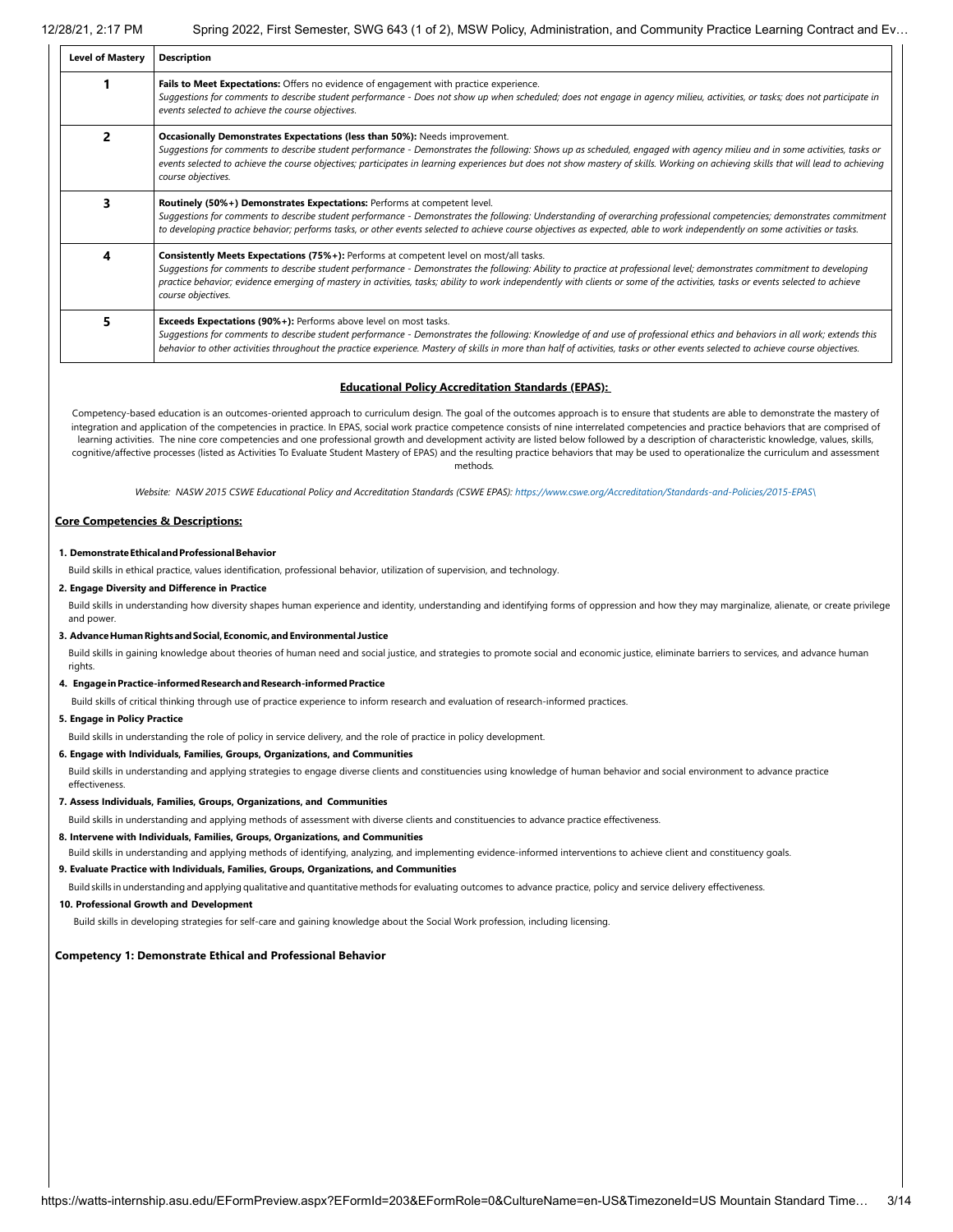|                               | <b>Practice Behaviors:</b>                                                                                                                                                                                                                                                                                                                                                                                                                                                                                                                             | <b>Learning Activities to Evaluate Student's</b><br><b>Mastery of EPAS:</b>                                                                                                                                                                                    | <b>Target Dates:</b> | <b>Target Semester:</b> | <b>Semester Evaluation:</b>                                    |
|-------------------------------|--------------------------------------------------------------------------------------------------------------------------------------------------------------------------------------------------------------------------------------------------------------------------------------------------------------------------------------------------------------------------------------------------------------------------------------------------------------------------------------------------------------------------------------------------------|----------------------------------------------------------------------------------------------------------------------------------------------------------------------------------------------------------------------------------------------------------------|----------------------|-------------------------|----------------------------------------------------------------|
| 1.<br>1a                      | Macro social workers understand the values and<br>ethics of the profession, as well as relevant<br>policies, laws, and regulations (organizational,<br>city, state, federal, and tribal) that impact practice<br>across various system levels.                                                                                                                                                                                                                                                                                                         | Identify an anti-racist and anti-oppressive best<br>practice pertaining to the placement integrating<br>the principles included in the NASW code of<br>ethics, evidence-based knowledge, and relevant<br>legal and policy-related information.                 |                      |                         | ○1 ○2 ○3 ○4<br>$O5$ $ON/A$                                     |
| 1.<br>1b                      |                                                                                                                                                                                                                                                                                                                                                                                                                                                                                                                                                        | Identify which placement documents (policies,<br>manuals, or other materials) relate to social work<br>ethics (such as confidentiality, appropriate<br>relationships, etc.)                                                                                    |                      |                         | 01020304<br>$O5$ $ON/A$                                        |
| 1.<br>2a                      | Macro social workers demonstrate the capacity,<br>integrity, and commitment to act in an ethical<br>manner that promotes inclusive participation in<br>decision-making, practice, research, policy, and<br>community building. To ensure ethical practice<br>with communities, organizations, and in the<br>policy arena, these social workers use self-<br>reflection, supervision, consultation, and lifelong<br>learning to address how their attitudes and<br>biases influence their personal and professional<br>identity, values, and behaviors. | Use critical self-reflection of one's own personal<br>experiences, culture, context, affective reactions,<br>power and privilege to manage personal values<br>and maintain professionalism in policy arenas,<br>organizations, and communities.                |                      |                         | O1O2O3O4<br>$O5$ $ON/A$                                        |
| 1.<br>2 <sub>b</sub>          |                                                                                                                                                                                                                                                                                                                                                                                                                                                                                                                                                        | Identify your leadership and supervisory style<br>using self-reflection tools. Discuss with field<br>instructor.                                                                                                                                               |                      |                         | O1 O2 O3 O4<br>$O5$ $ON/A$                                     |
| 1.<br>3                       | Social workers communicate their viewpoints<br>and positions within various professional arenas<br>(e.g., practice, communities, organizations, and<br>the broader society) in manners that are<br>research-informed, community-inspired,<br>culturally aware, and grounded in social justice.                                                                                                                                                                                                                                                         | Demonstrate professional demeanor in behavior;<br>appearance; and oral, written, and electronic<br>communication as well as awareness of<br>appropriate interactions in policy arenas,<br>organizations, and communities.                                      |                      |                         | $\bigcap$ 1 $\bigcap$ 2 $\bigcap$ 3 $\bigcap$ 4<br>$O5$ $ON/A$ |
| 1.<br>$\overline{\mathbf{4}}$ | Use technology ethically and appropriately to<br>facilitate practice outcomes.                                                                                                                                                                                                                                                                                                                                                                                                                                                                         | Review and analyze the technology policy of the<br>agency and the agency's use of technology to<br>outreach to and serve clients. Make<br>recommendations to strengthen these agencies<br>policies and practices.                                              |                      |                         | 01020304<br>$O5$ $ON/A$                                        |
| 1.<br>5                       | Demonstrate an understanding of the<br>significance of social work supervision as an<br>accountability mechanism in supporting ethical<br>and professional social work practice.                                                                                                                                                                                                                                                                                                                                                                       | Analyze ethical dilemma(s) you've encountered<br>in your field placement using an established<br>framework (such as one learned in SWG 682).<br>Use supervision and consultation to guide<br>professional judgment and behavior to navigate<br>your framework. |                      |                         | ○1 ○2 ○3 ○4<br>$O5$ $ON/A$                                     |
|                               |                                                                                                                                                                                                                                                                                                                                                                                                                                                                                                                                                        | To save your form at any time, scroll all the<br>way down, past Competency 10, and click the<br>first "Save Draft" button, below the "Learning<br><b>Contract Review" section.</b>                                                                             |                      |                         | Has not been actioned                                          |
|                               |                                                                                                                                                                                                                                                                                                                                                                                                                                                                                                                                                        |                                                                                                                                                                                                                                                                |                      |                         | Semester Rating (average)                                      |

**Competency 1: Student's Semester Comments:** (To save your comments at any time, scroll down to the bottom of the form, and click the Save Draft button next to Student Semester Evaluation Submit.)

Competency 1: Field Instructor's Semester Comments: (To save your comments at any time, scroll down to the bottom of the form, and click the Save Draft button next to Field Instructor Semester Evaluation Submit.)

**Competency 2: Engage Diversity and Difference in Practice**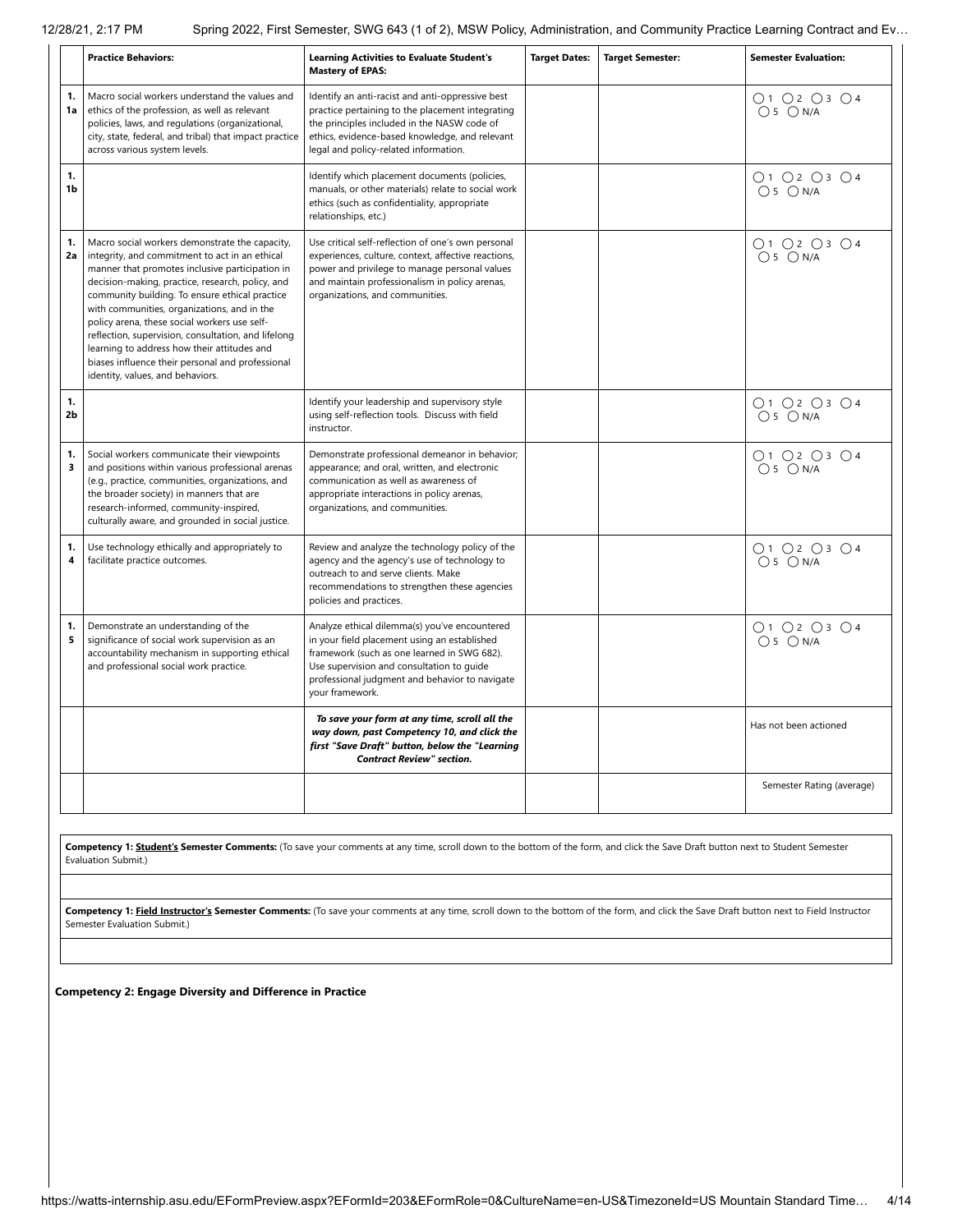|                      | <b>Practice Behaviors:</b>                                                                                                                                                                                                                                                                                                                                                                                                                                                                               | <b>Learning Activities to Evaluate Student's</b><br><b>Mastery of EPAS:</b>                                                                                                                                                                                                                                                                                                          | <b>Target Dates:</b> | <b>Target Semester:</b> | <b>Semester Evaluation:</b> |
|----------------------|----------------------------------------------------------------------------------------------------------------------------------------------------------------------------------------------------------------------------------------------------------------------------------------------------------------------------------------------------------------------------------------------------------------------------------------------------------------------------------------------------------|--------------------------------------------------------------------------------------------------------------------------------------------------------------------------------------------------------------------------------------------------------------------------------------------------------------------------------------------------------------------------------------|----------------------|-------------------------|-----------------------------|
| 2.<br>1a             | Macro social workers recognize how diversity,<br>power, and oppression shape individual and<br>group experiences and are critical to identity<br>development.                                                                                                                                                                                                                                                                                                                                            | Identify who the relevant stakeholder groups are<br>for the placement (such as community, clients,<br>staff, funders, board members, etc.)                                                                                                                                                                                                                                           |                      |                         | O1O2O3O4<br>$O5$ $ON/A$     |
| 2.<br>1 <sub>b</sub> |                                                                                                                                                                                                                                                                                                                                                                                                                                                                                                          | Engage with diverse stakeholders in promoting a<br>deep self-awareness and cultural humility with an<br>understanding of how one's own personal biases,<br>power, and privilege affect the engagement<br>process and all aspects of macro practice.<br>Identify 2 strategies for addressing personal<br>biases; implement them and discuss<br>outputs/outcomes with your supervisor. |                      |                         | O1 O2 O3 O4<br>$O5$ $ON/A$  |
| 2.<br>$\overline{2}$ | Diversity is understood as a concept that<br>includes intersectionality; and the various ways in<br>which age, class, color, culture, global location,<br>disability and ability, ethnicity, gender, gender<br>identity and expression, immigration status,<br>marital status, political ideology, race,<br>religion/spirituality, sex, sexual orientation, and<br>tribal sovereignty interact to shape the multiple<br>dimensions of identity and positionality, both<br>individually and collectively. | Formulate inclusive engagement strategies for<br>your agency, or examine those that exist based<br>on an intersectional analysis of systems of power,<br>privilege, and oppression both within and<br>outside organizational, community, and policy<br>contexts.                                                                                                                     |                      |                         | O1 O2 O3 O4<br>$O 5$ $ON/A$ |
| 2.<br>3              | Macro practitioners build on the strength of<br>diversity and the history of people, organizations,<br>and communities to inform collaborative<br>engagement processes.                                                                                                                                                                                                                                                                                                                                  | Critically examine your agency on how it reflects<br>and addresses issues of disparities and diversity.<br>Emphasize how the placement was created and<br>evolved historically What systems are in place to<br>accommodate the needs of a diverse<br>population?                                                                                                                     |                      |                         | O1 O2 O3 O4<br>$O5$ $ON/A$  |
|                      |                                                                                                                                                                                                                                                                                                                                                                                                                                                                                                          | To save your form at any time, scroll all the<br>way down, past Competency 10, and click the<br>first "Save Draft" button, below the "Learning<br><b>Contract Review" section.</b>                                                                                                                                                                                                   |                      |                         | Has not been actioned       |
|                      |                                                                                                                                                                                                                                                                                                                                                                                                                                                                                                          |                                                                                                                                                                                                                                                                                                                                                                                      |                      |                         | Semester Rating (average)   |

Competency 2: Student's Semester Comments: (To save your comments at any time, scroll down to the bottom of the form, and click the Save Draft button next to Student Semester Evaluation Submit.)

Competency 2: Field Instructor's Semester Comments: (To save your comments at any time, scroll down to the bottom of the form, and click the Save Draft button next to Field Instructor Semester Evaluation Submit.)

**Competency 3: Advance Human Rights and Social, Economic, and Environmental Justice**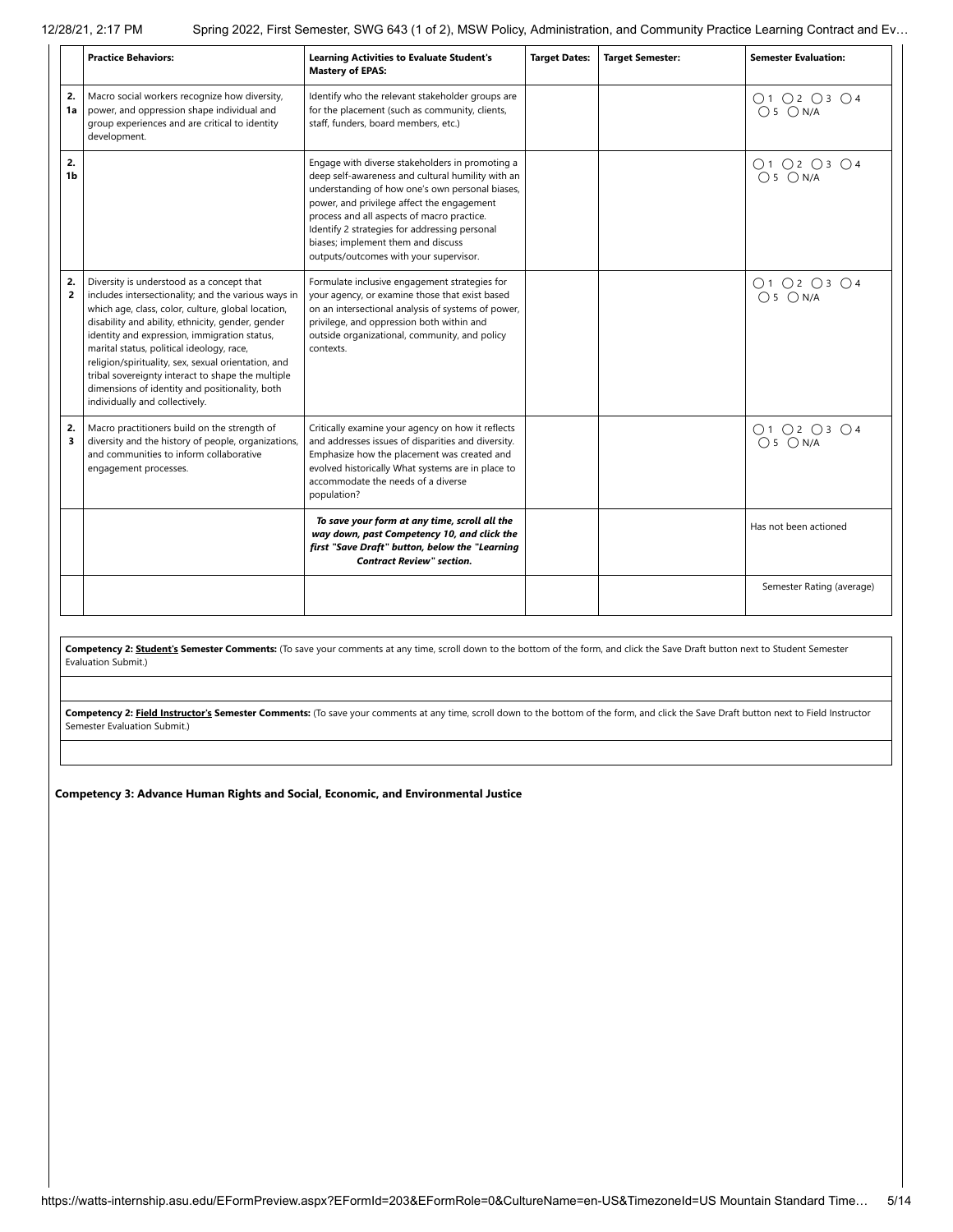|                      | <b>Practice Behaviors:</b>                                                                                                                                                                                                                                                                                                                                                                                                                        | <b>Learning Activities to Evaluate Student's</b><br><b>Mastery of EPAS:</b>                                                                                                                                                                                                                                                                                                                                                           | <b>Target Dates:</b> | <b>Target Semester:</b> | <b>Semester Evaluation:</b> |
|----------------------|---------------------------------------------------------------------------------------------------------------------------------------------------------------------------------------------------------------------------------------------------------------------------------------------------------------------------------------------------------------------------------------------------------------------------------------------------|---------------------------------------------------------------------------------------------------------------------------------------------------------------------------------------------------------------------------------------------------------------------------------------------------------------------------------------------------------------------------------------------------------------------------------------|----------------------|-------------------------|-----------------------------|
| 3.<br>1a             | Macro social workers understand that the social<br>work's founders, many of whom were human<br>rights and social justice activists, organized a<br>professional response to social problems based<br>on supporting individuals and groups and<br>reforming social structures. Human rights-based<br>approaches call for the redistribution of power<br>and privilege in a society to reduce inequities<br>and ensure dignity and respect for all. | Recognize that people and communities are<br>rights-holders, and inherently deserving and<br>worthy of social, economic, and environmental<br>justice based on their human rights. Identify the<br>rights holders and stakeholders in your<br>community. Formulate a strategy (using a<br>strategy chart learned in SWG 682) for how to<br>obtain more equitable rights among<br>stakeholders and beneficiaries in your<br>community. |                      |                         | O1 O2 O3 O4<br>$O5$ $ON/A$  |
| 3.<br>1b             |                                                                                                                                                                                                                                                                                                                                                                                                                                                   | Recognize that peoples' wellbeing and rights are<br>the responsibility of certain duty-bearers. Identity<br>the duty-bearers who are responsible for the<br>rights-holders and stakeholders in your<br>community and the various system levels within<br>which the placement interacts.                                                                                                                                               |                      |                         | O1 O2 O3 O4<br>$O5$ $ON/A$  |
| 3.<br>$\overline{2}$ | Rights-based principles call macro social workers<br>to social, environmental, and political activism to<br>implement sustainable and equitable<br>interventions that promote human dignity and<br>well-being for all.                                                                                                                                                                                                                            | Identify a social work intervention, practice,<br>program, or policy from your field setting. Define<br>how it relates to human rights-based<br>approaches.                                                                                                                                                                                                                                                                           |                      |                         | O1O2O3O4<br>$O5$ $ON/A$     |
| 3.<br>3              | Macro social workers apply critical thinking and<br>consciousness to current social injustices and<br>issues, while acknowledging the historical<br>contexts in which they were created and<br>maintained.                                                                                                                                                                                                                                        | Using critical thinking skills engage clients or<br>constituents in designing or promoting<br>programs and services that address human<br>rights.                                                                                                                                                                                                                                                                                     |                      |                         | 01020304<br>$O5$ $ON/A$     |
|                      |                                                                                                                                                                                                                                                                                                                                                                                                                                                   | To save your form at any time, scroll all the<br>way down, past Competency 10, and click the<br>first "Save Draft" button, below the "Learning<br><b>Contract Review" section.</b>                                                                                                                                                                                                                                                    |                      |                         | Has not been actioned       |
|                      |                                                                                                                                                                                                                                                                                                                                                                                                                                                   |                                                                                                                                                                                                                                                                                                                                                                                                                                       |                      |                         | Semester Rating (average)   |

Competency 3: **Student's Semester Comments:** (To save your comments at any time, scroll down to the bottom of the form, and click the Save Draft button next to Student Semester Evaluation Submit.)

Competency 3: Field Instructor's Semester Comments: (To save your comments at any time, scroll down to the bottom of the form, and click the Save Draft button next to Field Instructor Semester Evaluation Submit.)

**Competency 4: Engage in Practice-Informed Research and Research-Informed Practice**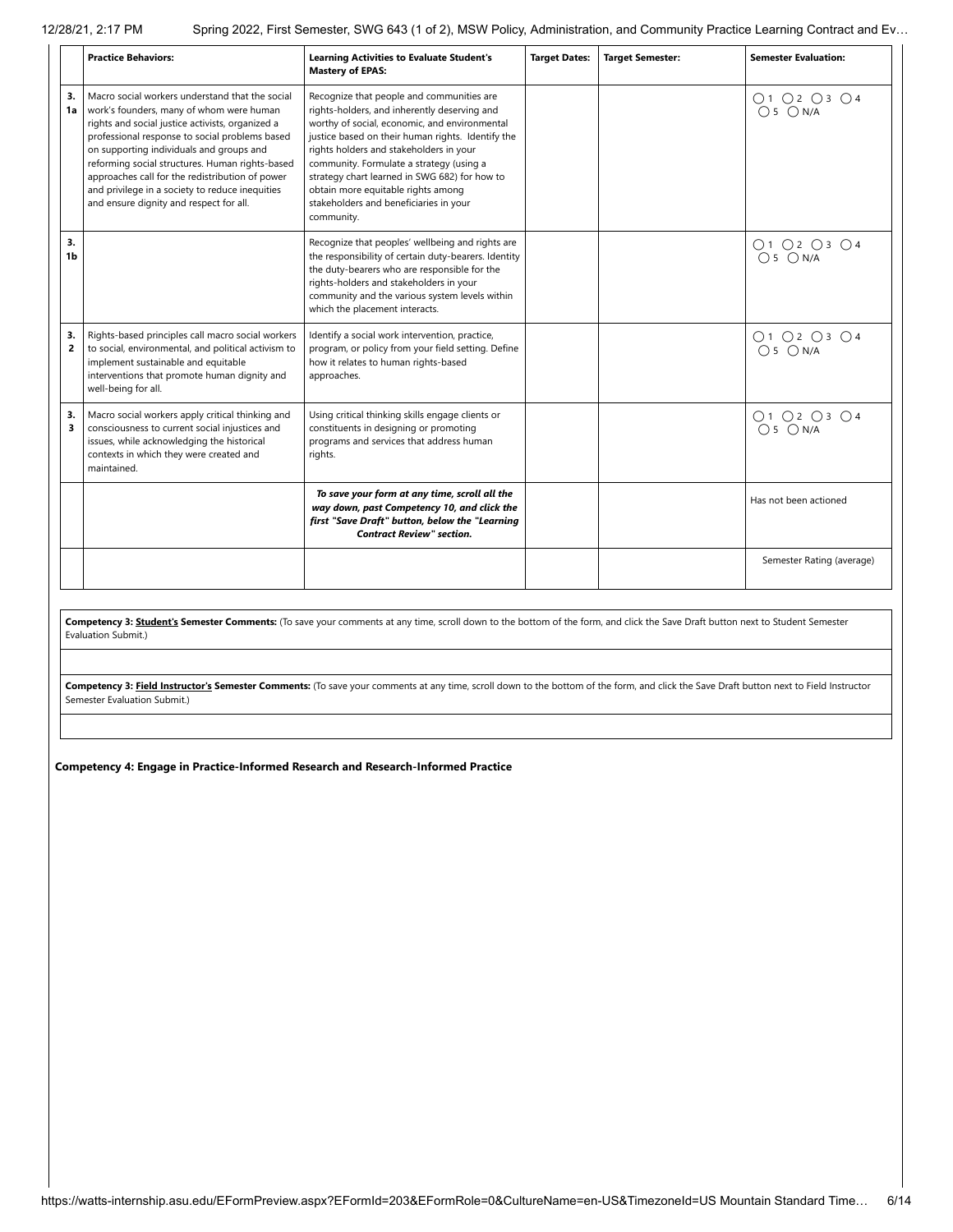|                      | <b>Practice Behaviors:</b>                                                                                                                                                                                                                                                                                                                                                                                                                                                             | <b>Learning Activities to Evaluate Student's</b><br><b>Mastery of EPAS:</b>                                                                                                                                                                                                                           | <b>Target Dates:</b> | <b>Target Semester:</b> | <b>Semester Evaluation:</b> |
|----------------------|----------------------------------------------------------------------------------------------------------------------------------------------------------------------------------------------------------------------------------------------------------------------------------------------------------------------------------------------------------------------------------------------------------------------------------------------------------------------------------------|-------------------------------------------------------------------------------------------------------------------------------------------------------------------------------------------------------------------------------------------------------------------------------------------------------|----------------------|-------------------------|-----------------------------|
| 4.<br>1              | Macro social workers understand the importance<br>of the role of research in macro practice, and<br>specifically the application of quantitative and<br>qualitative methodologies in advancing the<br>science of macro social work practice at the level<br>of policy, organizations, and communities.                                                                                                                                                                                 | Identify a social theory (such as one from SWG<br>682) that pertains to the placement. Critically<br>analyze the theory: does it explain the behavior<br>of people, communities, or organizations? Does<br>it fit your experience in the placement? How can<br>this inform your social work practice? |                      |                         | O1 O2 O3 O4<br>$O5$ $ON/A$  |
| 4.<br>$\overline{2}$ | Macro social workers know the principles of<br>logic, scientific inquiry, and culturally informed<br>and ethical approaches to building<br>knowledge and guiding practice.                                                                                                                                                                                                                                                                                                             | Apply critical thinking to engage in the analysis<br>of quantitative and qualitative research methods<br>and research findings in data collection.                                                                                                                                                    |                      |                         | O1O2O3O4<br>$O5$ $ON/A$     |
| 4.<br>3              | Macro practitioners recognize environmental,<br>sociocultural, and historical factors that affect the<br>inclusion of underrepresented populations in<br>research and understand how this research<br>enhances service delivery and contributes to<br>broader knowledge building within macro<br>practice. Macro social workers understand that<br>the evidence that informs macro practice derives<br>from multi-disciplinary, multi-sector sources, and<br>multiple ways of knowing. | Use and translate research evidence to inform<br>and improve practice, in the policy arena,<br>administration, and communities.                                                                                                                                                                       |                      |                         | O1O2O3O4<br>$O5$ $ON/A$     |
| 4.<br>4              | Macro social workers understand that many<br>types of evidence, from personal narrative to<br>analysis of large data sets, inform the<br>development, analysis, and critique of social<br>policies and interventions. They also understand<br>the processes for translating research findings<br>into effective practice.                                                                                                                                                              | Consciously integrate the voices and experiences<br>of those directly affected by social, economic,<br>and political inequality and report research and<br>how it translates to improved programs/services<br>and practices.                                                                          |                      |                         | O1 O2 O3 O4<br>$O5$ $ON/A$  |
|                      |                                                                                                                                                                                                                                                                                                                                                                                                                                                                                        | To save your form at any time, scroll all the<br>way down, past Competency 10, and click the<br>first "Save Draft" button, below the "Learning<br><b>Contract Review" section.</b>                                                                                                                    |                      |                         | Has not been actioned       |
|                      |                                                                                                                                                                                                                                                                                                                                                                                                                                                                                        |                                                                                                                                                                                                                                                                                                       |                      |                         | Semester Rating (average)   |

Competency 4: **Student's Semester Comments:** (To save your comments at any time, scroll down to the bottom of the form, and click the Save Draft button next to Student Semester Evaluation Submit.)

Competency 4: **Field Instructor's Semester Comments:** (To save your comments at any time, scroll down to the bottom of the form, and click the Save Draft button next to Field Instructor Semester Evaluation Submit.)

**Competency 5: Engage in Policy Practice**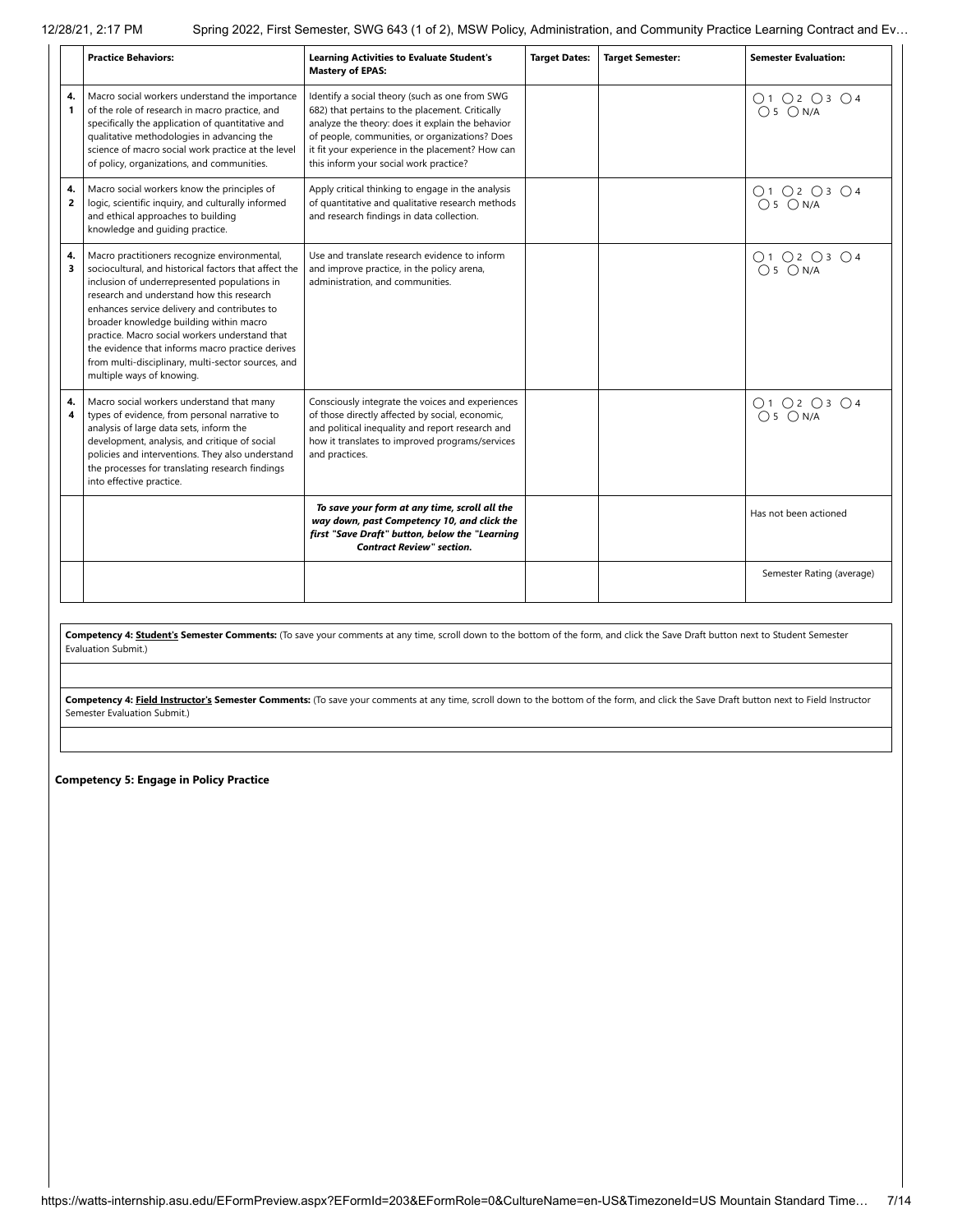|                      | <b>Practice Behaviors:</b>                                                                                                                                                                                                                                                                                                                                  | <b>Learning Activities to Evaluate Student's</b><br><b>Mastery of EPAS:</b>                                                                                                                                                                | <b>Target Dates:</b> | <b>Target Semester:</b> | <b>Semester Evaluation:</b> |
|----------------------|-------------------------------------------------------------------------------------------------------------------------------------------------------------------------------------------------------------------------------------------------------------------------------------------------------------------------------------------------------------|--------------------------------------------------------------------------------------------------------------------------------------------------------------------------------------------------------------------------------------------|----------------------|-------------------------|-----------------------------|
| 5.<br>1              | Macro social workers expand their understanding<br>of how historical, political, social, economic, and<br>cultural factors shape policy at the federal, state,<br>tribal, and local levels, by examining how those<br>policies impact individuals, families, communities<br>and society.                                                                    | Demonstrate skills in analysis, formulation and<br>advocacy of policies that are reflective of social<br>work values, are anti-racist and anti-oppressive,<br>and advance human rights and social, economic,<br>and environmental justice. |                      |                         | O1 O2 O3 O4<br>$O5$ $ON/A$  |
| 5.<br>2a             | Based on critical social welfare policy analysis,<br>macro social workers develop policy practice<br>interventions to advance human rights, equity,<br>access to comprehensive social welfare services,<br>as well as social, economic, and environmental<br>justice.                                                                                       | Apply critical thinking to analyze, formulate, and<br>advocate for policies that advance human rights<br>and social, economic and environmental justice.                                                                                   |                      |                         | 01 02 03 04<br>05 0 N/A     |
| 5.<br>2 <sub>b</sub> |                                                                                                                                                                                                                                                                                                                                                             | Synthesize and disseminate information to key<br>stakeholders and policymakers on the impact of<br>policies on diverse communities.                                                                                                        |                      |                         | O1O2O3O4<br>$O5$ $ON/A$     |
| 5.<br>За             | Macro social workers engage with individuals<br>and communities to help build the capacity of<br>affected constituencies to participate in<br>advocacy, including working with coalitions and<br>decision makers to advance policies that align<br>with social work values and promote human<br>rights, and social, economic, and environmental<br>justice. | Analyze key policy issues related to human rights<br>and social, economic, and environmental justice,<br>with a special emphasis on populations of the<br>Southwest.                                                                       |                      |                         | O1 O2 O3 O4<br>$O5$ $ON/A$  |
| 5.<br>3 <sub>b</sub> |                                                                                                                                                                                                                                                                                                                                                             | Engage with diverse individuals and communities<br>to facilitate and participate in the advocacy and<br>policy process.                                                                                                                    |                      |                         | O1 O2 O3 O4<br>$O5$ $ON/A$  |
|                      |                                                                                                                                                                                                                                                                                                                                                             | To save your form at any time, scroll all the<br>way down, past Competency 10, and click the<br>first "Save Draft" button, below the "Learning<br><b>Contract Review" section.</b>                                                         |                      |                         | Has not been actioned       |
|                      |                                                                                                                                                                                                                                                                                                                                                             |                                                                                                                                                                                                                                            |                      |                         | Semester Rating (average)   |

**Competency 5: Student's Semester Comments:** (To save your comments at any time, scroll down to the bottom of the form, and click the Save Draft button next to Student Semester Evaluation Submit.)

Competency 5: Field Instructor's Semester Comments: (To save your comments at any time, scroll down to the bottom of the form, and click the Save Draft button next to Field Instructor Semester Evaluation Submit.)

**Competency 6: Engage with Individuals, Families, Groups, Organizations, and Communities**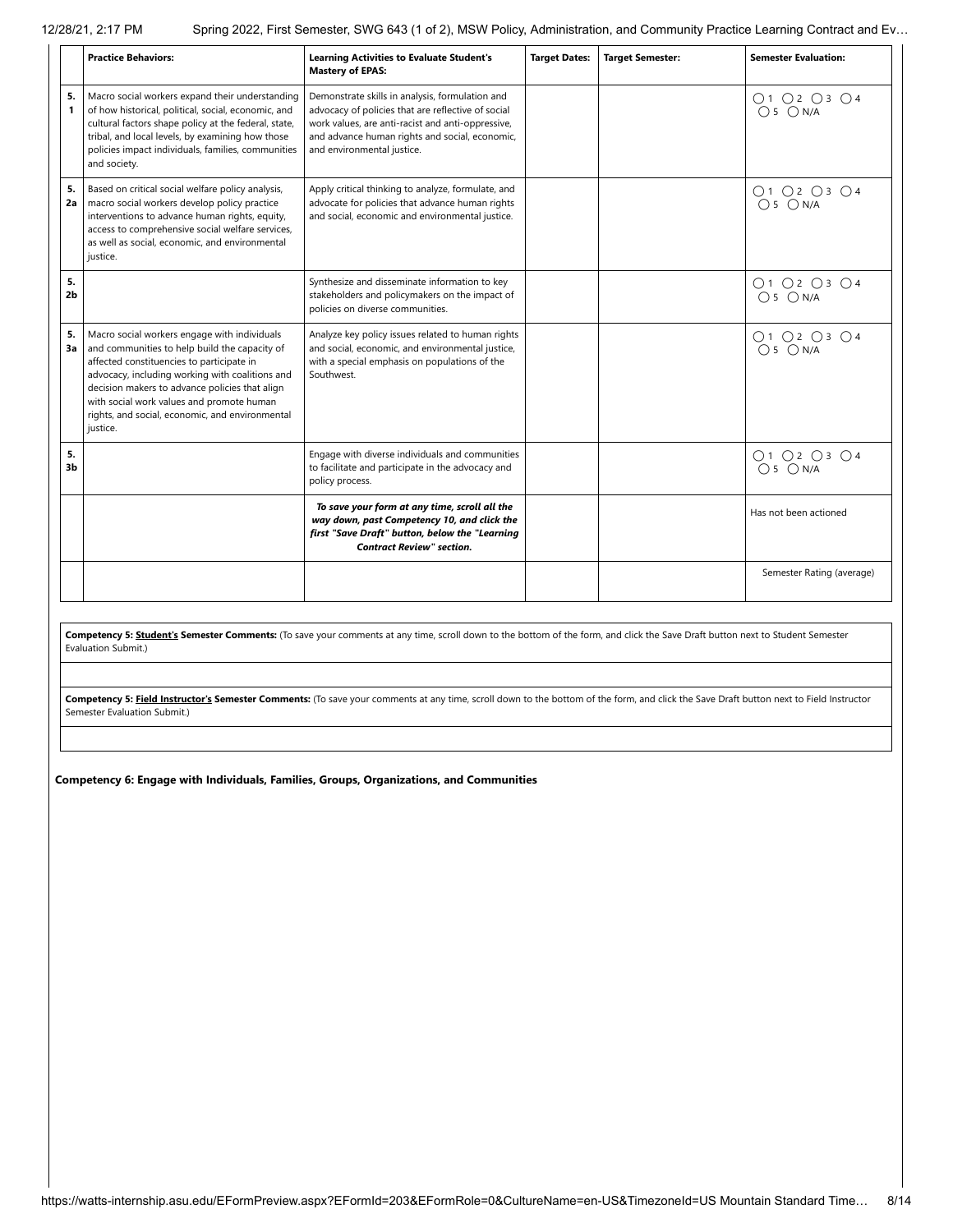|                      | <b>Practice Behaviors:</b>                                                                                                                                                                                                                                                                                                                                                                                                                                                     | <b>Learning Activities to Evaluate Student's</b><br><b>Mastery of EPAS:</b>                                                                                                                                                                                            | <b>Target Dates:</b> | <b>Target Semester:</b> | <b>Semester Evaluation:</b> |
|----------------------|--------------------------------------------------------------------------------------------------------------------------------------------------------------------------------------------------------------------------------------------------------------------------------------------------------------------------------------------------------------------------------------------------------------------------------------------------------------------------------|------------------------------------------------------------------------------------------------------------------------------------------------------------------------------------------------------------------------------------------------------------------------|----------------------|-------------------------|-----------------------------|
| 6.<br>1              | Macro social workers understand that<br>engagement is an essential, ongoing component<br>of the dynamic and interactive process of macro<br>social work practice with, and on behalf of,<br>diverse individuals, families, groups,<br>organizations, communities, and policymaking<br>bodies.                                                                                                                                                                                  | Apply effective facilitation and mediation skills to<br>promote dialogue and collaborative processes.                                                                                                                                                                  |                      |                         | O1 O2 O3 O4<br>$O5$ $ON/A$  |
| 6.<br>$\overline{2}$ | Macro social workers understand macro-level<br>theories of human behavior and the social<br>environment (e.g., theories of social change,<br>administration, management, planning,<br>community engagement, and social group<br>behaviors), and critically appraise and apply this<br>knowledge to facilitate and sustain engagement<br>with consumers and constituencies, including<br>individuals, families, groups, organizations,<br>communities, and policymaking bodies. | Demonstrate and analyze their own leadership<br>skills as well as power dynamic and those of<br>constituent groups (such as through using the<br>power analysis tool learned in SWG 682) to<br>initiate and facilitate dialogue that mobilizes and<br>sustains action. |                      |                         | 01 02 03 04<br>05 0 N/A     |
| 6.<br>3              | Macro social workers understand and analyze<br>power dynamics when developing strategies and<br>tactics to engage diverse individuals,<br>communities, constituencies, allies, and targets<br>to both address issues of concern to the<br>profession and to advance practice effectiveness.                                                                                                                                                                                    | Student will use multiple digital, written, and oral<br>communication skills to engage different<br>constituencies, partners and target audiences.                                                                                                                     |                      |                         | 01 02 03 04<br>05 0 N/A     |
|                      |                                                                                                                                                                                                                                                                                                                                                                                                                                                                                | To save your form at any time, scroll all the<br>way down, past Competency 10, and click the<br>first "Save Draft" button, below the "Learning<br><b>Contract Review" section.</b>                                                                                     |                      |                         | Has not been actioned       |
|                      |                                                                                                                                                                                                                                                                                                                                                                                                                                                                                |                                                                                                                                                                                                                                                                        |                      |                         | Semester Rating (average)   |
|                      |                                                                                                                                                                                                                                                                                                                                                                                                                                                                                | Compatency 6: Student's Semester Comments: (To save your comments at any time scroll down to the bottom of the form and click the Save Draft button next to Student Semester                                                                                           |                      |                         |                             |

Competency 6: Student's Semester Comments: (To save your comments at any time, scroll down to the bottom of the form, and click the Save Draft button next to Student Semester Evaluation Submit.)

**Competency 6: Field Instructor's Semester Comments:** (To save your comments at any time, scroll down to the bottom of the form, and click the Save Draft button next to Field Instructor Semester Evaluation Submit.)

**Competency 7: Assess Individuals, Families, Groups, Organizations and Communities**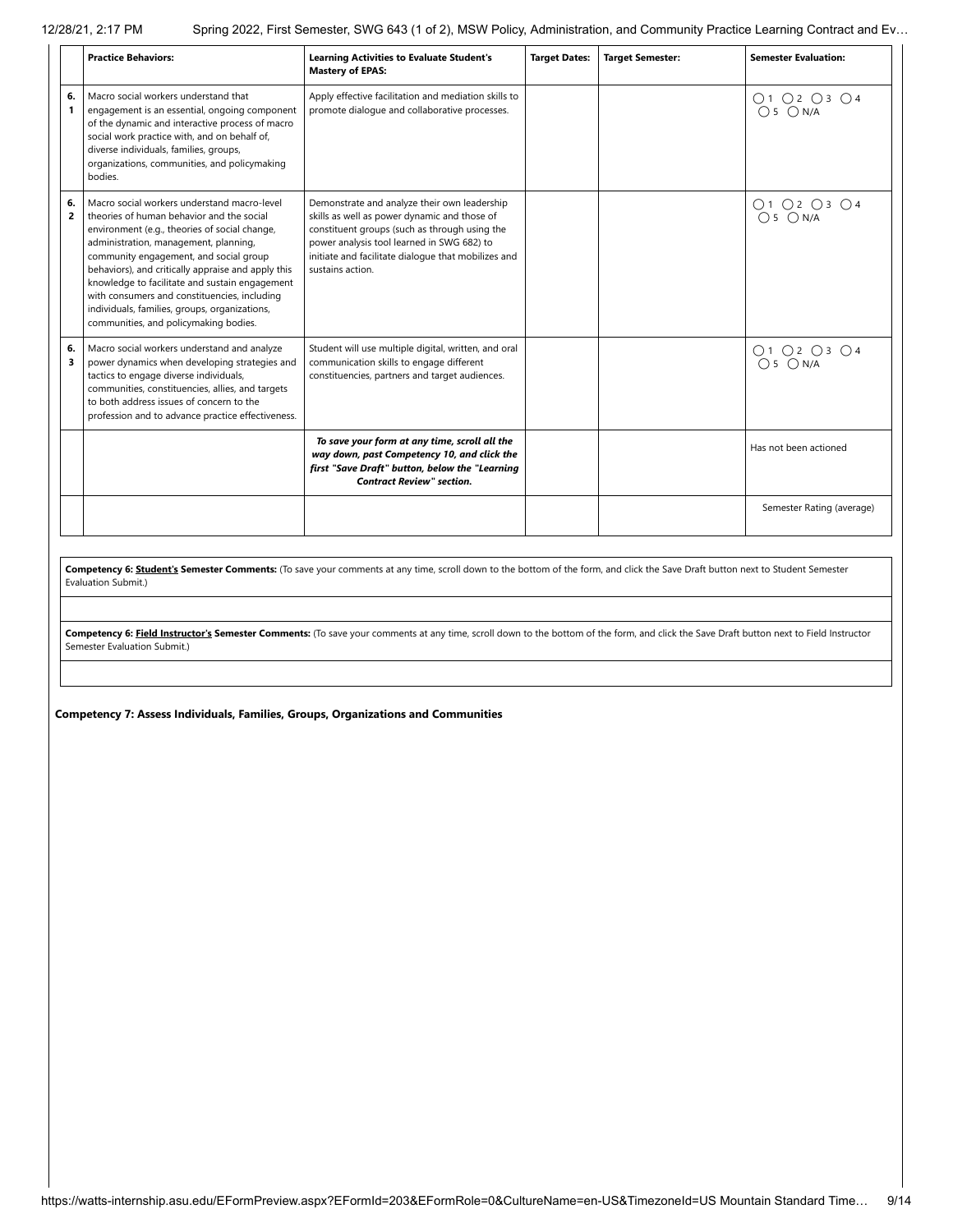|                      | <b>Practice Behaviors:</b>                                                                                                                                                                                                                                                                                                                                                                                                                                                                 | <b>Learning Activities to Evaluate Student's</b><br><b>Mastery of EPAS:</b>                                                                                                                                                                                                                                                                                                             | <b>Target Dates:</b> | <b>Target Semester:</b> | <b>Semester Evaluation:</b> |
|----------------------|--------------------------------------------------------------------------------------------------------------------------------------------------------------------------------------------------------------------------------------------------------------------------------------------------------------------------------------------------------------------------------------------------------------------------------------------------------------------------------------------|-----------------------------------------------------------------------------------------------------------------------------------------------------------------------------------------------------------------------------------------------------------------------------------------------------------------------------------------------------------------------------------------|----------------------|-------------------------|-----------------------------|
| 7.<br>1a             | Macro social workers understand that<br>assessment is an essential component of the<br>dynamic and interactive process of social work<br>practice with, and on behalf of, diverse<br>individuals, families, groups, organizations, and<br>communities. Macro social workers acknowledge<br>that ongoing assessment provides critical insight<br>to ensure practice planning decisions are<br>relevant and responsive to the current context<br>and needs of communities and organizations. | Assess and analyze assets, needs, benefits, gaps<br>in services, rights, and the inequitable<br>distribution of resources and power (such as<br>through using an asset mapping tool) to identify<br>appropriate macro interventions.                                                                                                                                                    |                      |                         | O1 O2 O3 O4<br>$O5$ $ON/A$  |
| 7.<br>1b             |                                                                                                                                                                                                                                                                                                                                                                                                                                                                                            | Identify the last time organizational assessment<br>was conducted at the placement (such as needs /<br>assets assessment) and discuss.                                                                                                                                                                                                                                                  |                      |                         | O1O2O3O4<br>$O5$ $ON/A$     |
| 7.<br>$\overline{2}$ | Macro social workers critically analyze the<br>historical, social, economic, and cultural context<br>in which macro practice takes place; the current<br>political landscape, and relevant power<br>dynamics; the strengths and needs of affected<br>individuals, groups, families, organizations, and<br>communities; and the social policies and other<br>structural, social, and community forces that<br>create and perpetuate discrimination and<br>oppression.                       | Develop, select, and conduct assessments using<br>appropriate metrics, analytical methods,<br>frameworks, and tools, including primary data<br>sources (e.g., surveys, interviews), secondary data<br>sources (e.g., census, polling, precinct data), and<br>the lived experience of affected individuals,<br>families, groups within organizations,<br>communities, and policy arenas. |                      |                         | ○1 ○2 ○3 ○4<br>$O5$ $ON/A$  |
| 7.<br>3              | Macro social workers recognize the implications<br>of the larger practice context in the assessment<br>process, and value the importance of<br>participatory and inter-professional collaboration<br>in this process.                                                                                                                                                                                                                                                                      | Develop multi-sector and inter-professional<br>linkages to inform a critical assessment of<br>strengths, needs, and challenges within groups,<br>organizations, and community groups.                                                                                                                                                                                                   |                      |                         | O1 O2 O3 O4<br>$O5$ $ON/A$  |
|                      |                                                                                                                                                                                                                                                                                                                                                                                                                                                                                            | To save your form at any time, scroll all the<br>way down, past Competency 10, and click the<br>first "Save Draft" button, below the "Learning<br><b>Contract Review" section.</b>                                                                                                                                                                                                      |                      |                         | Has not been actioned       |
|                      |                                                                                                                                                                                                                                                                                                                                                                                                                                                                                            |                                                                                                                                                                                                                                                                                                                                                                                         |                      |                         | Semester Rating (average)   |

**Competency 7: Student's Semester Comments:** (To save your comments at any time, scroll down to the bottom of the form, and click the Save Draft button next to Student Semester Evaluation Submit.)

Competency 7: Field Instructor's Semester Comments: (To save your comments at any time, scroll down to the bottom of the form, and click the Save Draft button next to Field Instructor Semester Evaluation Submit.)

**Competency 8: Intervene with Individuals, Families, Groups, Organizations and Communities**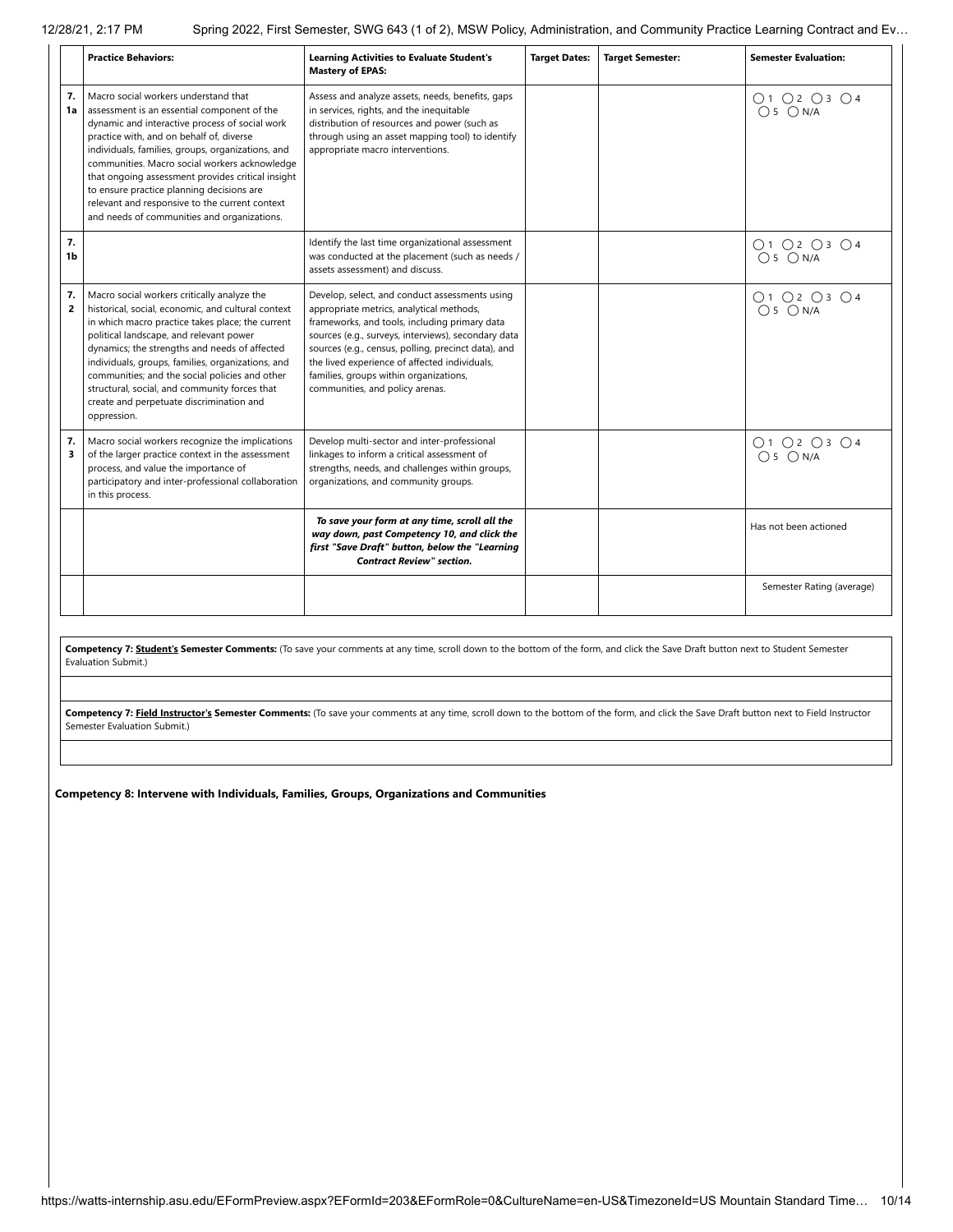|                      | <b>Practice Behaviors:</b>                                                                                                                                                                                                                                                                                        | <b>Learning Activities to Evaluate Student's</b><br><b>Mastery of EPAS:</b>                                                                                                        | <b>Target Dates:</b> | <b>Target Semester:</b> | <b>Semester Evaluation:</b> |
|----------------------|-------------------------------------------------------------------------------------------------------------------------------------------------------------------------------------------------------------------------------------------------------------------------------------------------------------------|------------------------------------------------------------------------------------------------------------------------------------------------------------------------------------|----------------------|-------------------------|-----------------------------|
| 8.<br>1              | Macro social workers recognize that intervention<br>is a fundamental strategy for the dynamic,<br>iterative, and interactive process of macro social<br>work practice with, and on behalf of, diverse<br>individuals, families, groups, organizations, and<br>communities to facilitate positive change.          | Select one intervention for groups, organizations<br>or communities and review with field instructor.                                                                              |                      |                         | 01 02 03 04<br>05 0 N/A     |
| 8.<br>$\overline{2}$ | Macro social workers are knowledgeable about<br>human and group change theories, and the<br>identification, application, and adaptation (when<br>warranted) of evidenced-informed approaches<br>and strategies for achieving the goals of change<br>for individuals, families, communities, and<br>organizations. | Practice inter-professional/inter-agency<br>collaboration to facilitate positive change<br>strategies.                                                                             |                      |                         | 01 02 03 04<br>05 0 N/A     |
| 8.<br>3              | Macro practitioners use research-informed<br>evidence to address the root causes of social<br>problems and incorporate indigenous knowledge<br>of affected populations, communities, and<br>organizations with their participation.                                                                               | Create social media content (using social media<br>outreach and recruitment platforms such as<br>those discussed in SWG 682) to communicate<br>information about the agency.       |                      |                         | O1 O2 O3 O4<br>$O5$ $ON/A$  |
| 8.<br>4              | Macro social workers in the Southwest are<br>particularly sensitive to the cultural diversity of<br>their practice settings, and the historical<br>influences of oppression and discrimination in<br>un/underserved communities.                                                                                  | Negotiate, mediate, and advocate with and on<br>behalf of diverse populations and communities<br>and facilitate their participation in macro<br>interventions.                     |                      |                         | 01 02 03 04<br>05 0 N/A     |
|                      |                                                                                                                                                                                                                                                                                                                   | To save your form at any time, scroll all the<br>way down, past Competency 10, and click the<br>first "Save Draft" button, below the "Learning<br><b>Contract Review" section.</b> |                      |                         | Has not been actioned       |
|                      |                                                                                                                                                                                                                                                                                                                   |                                                                                                                                                                                    |                      |                         | Semester Rating (average)   |

**Competency 8: Student's Semester Comments:** (To save your comments at any time, scroll down to the bottom of the form, and click the Save Draft button next to Student Semester Evaluation Submit.)

Competency 8: **Field Instructor's Semester Comments:** (To save your comments at any time, scroll down to the bottom of the form, and click the Save Draft button next to Field Instructor Semester Evaluation Submit.)

**Competency 9: Evaluate Practice with Individuals, Families, Groups, Organizations, and Communities**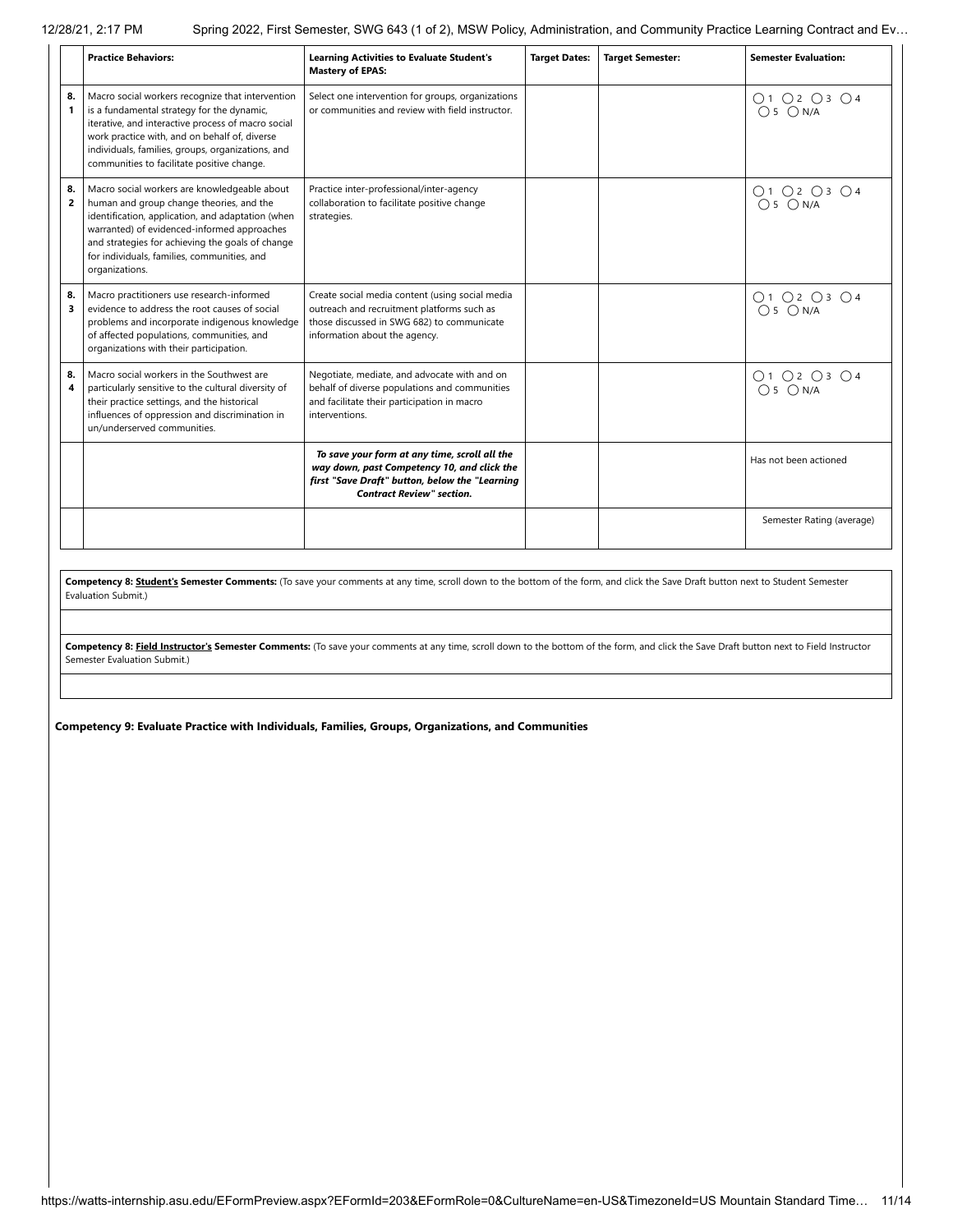|                      | <b>Practice Behaviors:</b>                                                                                                                                                                                                                                                                                                                                                                                                                                      | <b>Learning Activities to Evaluate Student's</b><br><b>Mastery of EPAS:</b>                                                                                                                                                                          | <b>Target Dates:</b> | <b>Target Semester:</b> | <b>Semester Evaluation:</b> |
|----------------------|-----------------------------------------------------------------------------------------------------------------------------------------------------------------------------------------------------------------------------------------------------------------------------------------------------------------------------------------------------------------------------------------------------------------------------------------------------------------|------------------------------------------------------------------------------------------------------------------------------------------------------------------------------------------------------------------------------------------------------|----------------------|-------------------------|-----------------------------|
| 9.<br>1a             | Macro social workers demonstrate an<br>appreciation for self-reflective and evidenced-<br>informed practice across practice levels and in<br>diverse settings. Macro social workers<br>demonstrate competence in understanding the<br>key principles and applying the methods of<br>process and outcome evaluation as well as the<br>application of process improvement strategies to<br>advance macro practice, policy, and program<br>delivery effectiveness. | Using collaborative evaluation engagement<br>strategies design and develop a program theory<br>and program logic model.                                                                                                                              |                      |                         | O1 O2 O3 O4<br>$O5$ $ON/A$  |
| 9.<br>1b             |                                                                                                                                                                                                                                                                                                                                                                                                                                                                 | Design and implement a process evaluation, a<br>process improvement plan, or an outcome<br>evaluation of a social work program.                                                                                                                      |                      |                         | O1 O2 O3 O4<br>$O5$ $ON/A$  |
| 9.<br>1c             |                                                                                                                                                                                                                                                                                                                                                                                                                                                                 | Design and develop an analysis of an<br>organizational or governmental policy.                                                                                                                                                                       |                      |                         | O1O2O3O4<br>$O5$ $ON/A$     |
| 9.<br>1d             |                                                                                                                                                                                                                                                                                                                                                                                                                                                                 | Design, conduct, and analyze a quantitative data<br>collection project (secondary data analysis,<br>surveys).                                                                                                                                        |                      |                         | O1 O2 O3 O4<br>$O5$ $ON/A$  |
| 9.<br>1e             |                                                                                                                                                                                                                                                                                                                                                                                                                                                                 | Design, conduct, and analyze a qualitative data<br>collection project (key informant interviews,<br>focus groups, observations).                                                                                                                     |                      |                         | O1 O2 O3 O4<br>$O5$ $ON/A$  |
| 9.<br>$\overline{2}$ | Macro social workers in the Southwest recognize<br>the importance of culturally grounded and<br>humble models of evaluation and the active<br>engagement of community stakeholders in the<br>evaluation process.                                                                                                                                                                                                                                                | Engage diverse populations, communities, and<br>groups of stakeholders in the evaluation process,<br>with special attention to addressing, when<br>possible issues of power and oppression among<br>stakeholders who may be most vulnerable.         |                      |                         | O1 O2 O3 O4<br>$O5$ $ON/A$  |
| 9.<br>3              | Macro social workers demonstrate competence<br>in the use of both qualitative and quantitative<br>methods of inquiry, along with translational<br>communication skills to ensure appropriate<br>dissemination of information and ongoing<br>stakeholder engagement.                                                                                                                                                                                             | Identify any current evaluation practices at the<br>placement. Taking that into consideration, apply<br>techniques of program evaluation and process<br>improvement to drive enhancement in social<br>welfare service reach, impact, and efficiency. |                      |                         | O1 O2 O3 O4<br>$O5$ $ON/A$  |
|                      |                                                                                                                                                                                                                                                                                                                                                                                                                                                                 | To save your form at any time, scroll all the<br>way down, past Competency 10, and click the<br>first "Save Draft" button, below the "Learning<br><b>Contract Review" section.</b>                                                                   |                      |                         | Has not been actioned       |
|                      |                                                                                                                                                                                                                                                                                                                                                                                                                                                                 |                                                                                                                                                                                                                                                      |                      |                         | Semester Rating (average)   |

**Competency 9: Student's Semester Comments:** (To save your comments at any time, scroll down to the bottom of the form, and click the Save Draft button next to Student Semester Evaluation Submit.)

Competency 9: Field Instructor's Semester Comments: (To save your comments at any time, scroll down to the bottom of the form, and click the Save Draft button next to Field Instructor Semester Evaluation Submit.)

**Competency 10: Professional Growth and Development**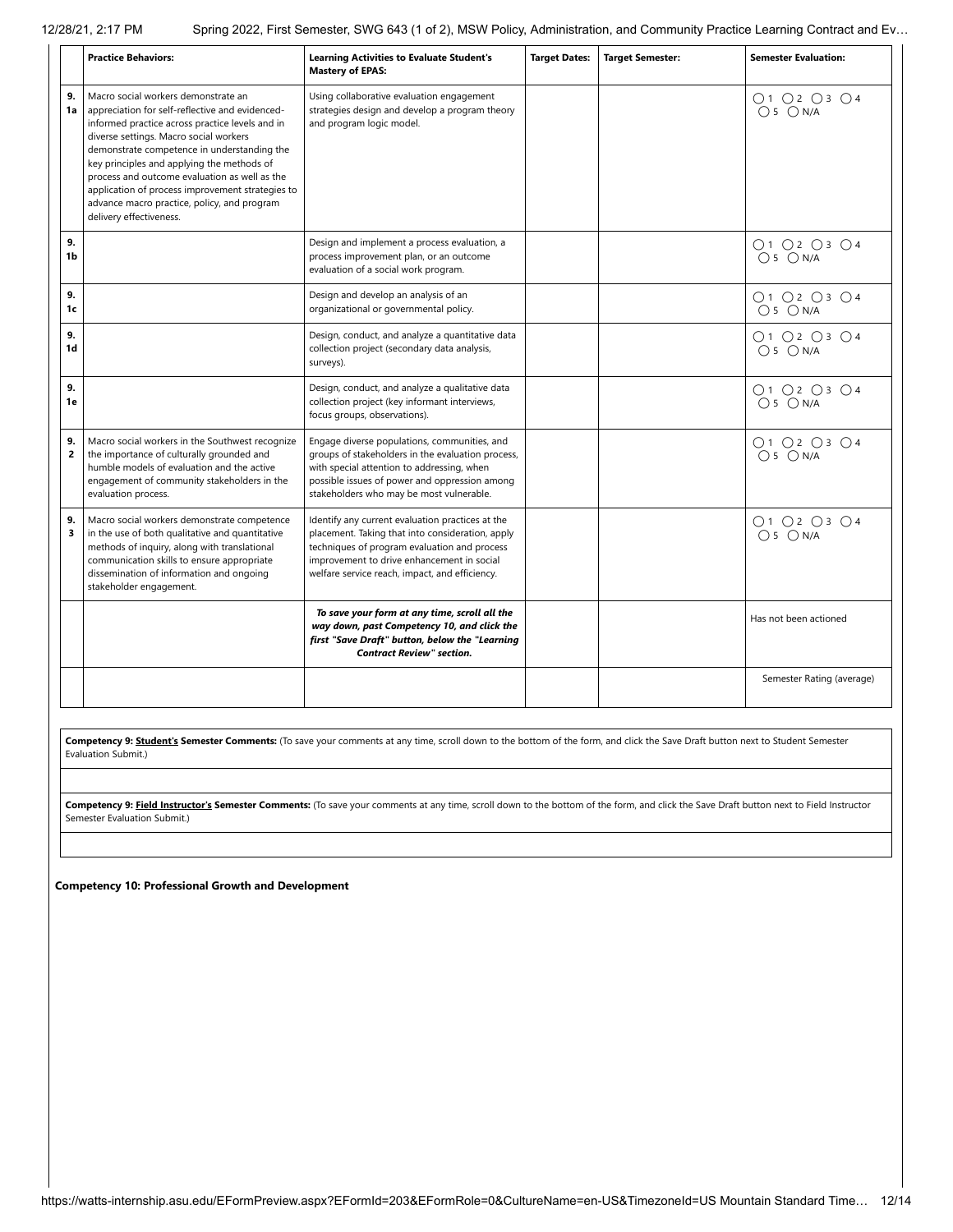|                                                                                                                                                                                                                          | <b>Practice Behaviors:</b>                                                             | <b>Learning Activities to Evaluate Student's</b><br><b>Mastery of EPAS:</b>                                                                                                                                                                                                                                                                              | <b>Target Dates:</b> | <b>Target Semester:</b> | <b>Semester Evaluation:</b> |
|--------------------------------------------------------------------------------------------------------------------------------------------------------------------------------------------------------------------------|----------------------------------------------------------------------------------------|----------------------------------------------------------------------------------------------------------------------------------------------------------------------------------------------------------------------------------------------------------------------------------------------------------------------------------------------------------|----------------------|-------------------------|-----------------------------|
| 10<br>$\cdot$ 1                                                                                                                                                                                                          | Maintains a strategy for promoting personal and<br>professional balance and self-care. | Student will develop a weekly self-care plan and<br>implement plan throughout internship using<br>supervision to seek feedback.                                                                                                                                                                                                                          |                      |                         | ○1 ○2 ○3 ○4<br>$O5$ $ON/A$  |
| 10<br>.2                                                                                                                                                                                                                 | Effectively utilizes supervision for evaluation of<br>skill acquisition.               | Student attends supervision consistently to seek<br>feedback on skill development and then<br>practices self-reflection and self-correction.                                                                                                                                                                                                             |                      |                         | O1O2O3O4<br>$O5$ $ON/A$     |
| 10<br>.3                                                                                                                                                                                                                 | Develop a plan for continued professional<br>development.                              | a) Register for an ASU Handshake account and<br>build a profile (and/or use a comparable<br>platform such as LinkedIn). b) Use Career and<br>Professional Development Services' resume-<br>critique service to finalize your resume. c) Attend<br>at least one Career and Professional<br>Development workshop or a comparable training<br>per semester. |                      |                         | 01020304<br>$O5$ $ON/A$     |
|                                                                                                                                                                                                                          |                                                                                        | To save your form at any time, scroll all the<br>way down, past Competency 10, and click the<br>first "Save Draft" button, below the "Learning<br><b>Contract Review" section.</b>                                                                                                                                                                       |                      |                         | Has not been actioned       |
|                                                                                                                                                                                                                          |                                                                                        |                                                                                                                                                                                                                                                                                                                                                          |                      |                         | Semester Rating (average)   |
|                                                                                                                                                                                                                          |                                                                                        |                                                                                                                                                                                                                                                                                                                                                          |                      |                         |                             |
| Competency 10: Student's Semester Comments: (To save your comments at any time, scroll down to the bottom of the form, and click the Save Draft button next to Student Semester<br>Evaluation Submit.)                   |                                                                                        |                                                                                                                                                                                                                                                                                                                                                          |                      |                         |                             |
|                                                                                                                                                                                                                          |                                                                                        |                                                                                                                                                                                                                                                                                                                                                          |                      |                         |                             |
| Competency 10: Field Instructor's Semester Comments: (To save your comments at any time, scroll down to the bottom of the form, and click the Save Draft button next to Field Instructor<br>Semester Evaluation Submit.) |                                                                                        |                                                                                                                                                                                                                                                                                                                                                          |                      |                         |                             |

\*\*\*\*\*\*\*\*\*\*\*\*\*\*\*\*\*\*\***Learning Contract Submit buttons**\*\*\*\*\*\*\*\*\*\*\*\*\*\*\*\*\*\*\*\*\*\*\*\*\*\*

| Step 1:                                                                                                                                                                                                                                                                                                                                                                                                                                                                                                                                                                                                                                                                                                                                                                                                                                                                                                                                                                                                                                                                                                                                                                            | Step 2:                                                                                                                                                                                                                                                                                                                                                                                                                                                                                                                       | Step 3:                                                                                                                                                                                                                                                                                                                                                                                                                                    |
|------------------------------------------------------------------------------------------------------------------------------------------------------------------------------------------------------------------------------------------------------------------------------------------------------------------------------------------------------------------------------------------------------------------------------------------------------------------------------------------------------------------------------------------------------------------------------------------------------------------------------------------------------------------------------------------------------------------------------------------------------------------------------------------------------------------------------------------------------------------------------------------------------------------------------------------------------------------------------------------------------------------------------------------------------------------------------------------------------------------------------------------------------------------------------------|-------------------------------------------------------------------------------------------------------------------------------------------------------------------------------------------------------------------------------------------------------------------------------------------------------------------------------------------------------------------------------------------------------------------------------------------------------------------------------------------------------------------------------|--------------------------------------------------------------------------------------------------------------------------------------------------------------------------------------------------------------------------------------------------------------------------------------------------------------------------------------------------------------------------------------------------------------------------------------------|
| Student: At the beginning of the field placement internship, the student,<br>with assistance from the Field Instructor, reviews and drafts the form. Field<br>Instructors will use the learning activities to evaluate the student's mastery<br>of each learning core competencies at the end of each semester.<br>For each activity, the student must set a target completion date. Target<br>dates need to be unique to the learning activity and span both semesters of<br>the internship. Please note: if an activity or project is set to span both<br>semesters, plan to copy and paste the target date into the second semester<br>form.<br>For each activity, the student must select a target semester. Please note: for<br>long-term projects, please select "First and Second Semester."<br>Click the SAVE DRAFT button at the bottom of the form periodically to save<br>your work.<br>DO NOT click the Student Learning Contract Submit button at the bottom of<br>the form to forward the Learning Contract to your Field Instructor<br>until <b>AFTER</b> the Initial Field Liaison Meeting is completed with the Field<br>Liaison and they have reviewed the form. | Field Instructor: Work with the student to help draft additional activities,<br>identify target dates, and target semester for each competency.<br>Click the SAVE DRAFT button at the bottom of the form periodically to save<br>your work.<br><b>DO NOT</b> click the Field Instructor Learning Contract Submit button at the<br>bottom of the form to forward the form to the Field Liaison until <b>AFTER</b> the<br>Initial Field Liaison Meeting is completed with the Field Liaison and they<br>have reviewed the form. | Field Liaison: Review the drafted Learning Contract and prepare notes for<br>the Initial Field Liaison Meeting. After any needed revisions are made, ask<br>both the Field Instructor and student to submit the final version of the<br>Learning Contract by clicking their prospective Learning Contract Submit<br>buttons.<br>Click the Field Liaison Learning Contract Submit button at the bottom of the<br>form to finalize the form. |

**Learning Contract Review:**

| Field Instructor: I have reviewed this Learning Contract with my student. | Field Liaison: I have reviewed this Learning Contract with my student and Field Instructor. |
|---------------------------------------------------------------------------|---------------------------------------------------------------------------------------------|
| $\bigcirc$ Yes $\bigcirc$ No                                              | $\bigcap$ Yes $\bigcap$ No                                                                  |
| I approve this Learning Contract.                                         | I approve this Learning Contract.                                                           |
| $\bigcap$ Yes $\bigcap$ No                                                | $\bigcap$ Yes $\bigcap$ No                                                                  |
| Comments regarding the Learning Contract:                                 | Comments regarding the Learning Contract:                                                   |

#### **Student**:

Has not been actioned **Field Instructor**:

# Has not been actioned

**Field Liaison**:

Has not been actioned

\*\*\*\*\*\*\*\*\*\*\*\*\*\*\*\***Semester Evaluation Submit buttons**\*\*\*\*\*\*\*\*\*\*\*\*\*\*\*\*\*\*\*\*\*\*\*\*\*\*

https://watts-internship.asu.edu/EFormPreview.aspx?EFormId=203&EFormRole=0&CultureName=en-US&TimezoneId=US Mountain Standard Time… 13/14